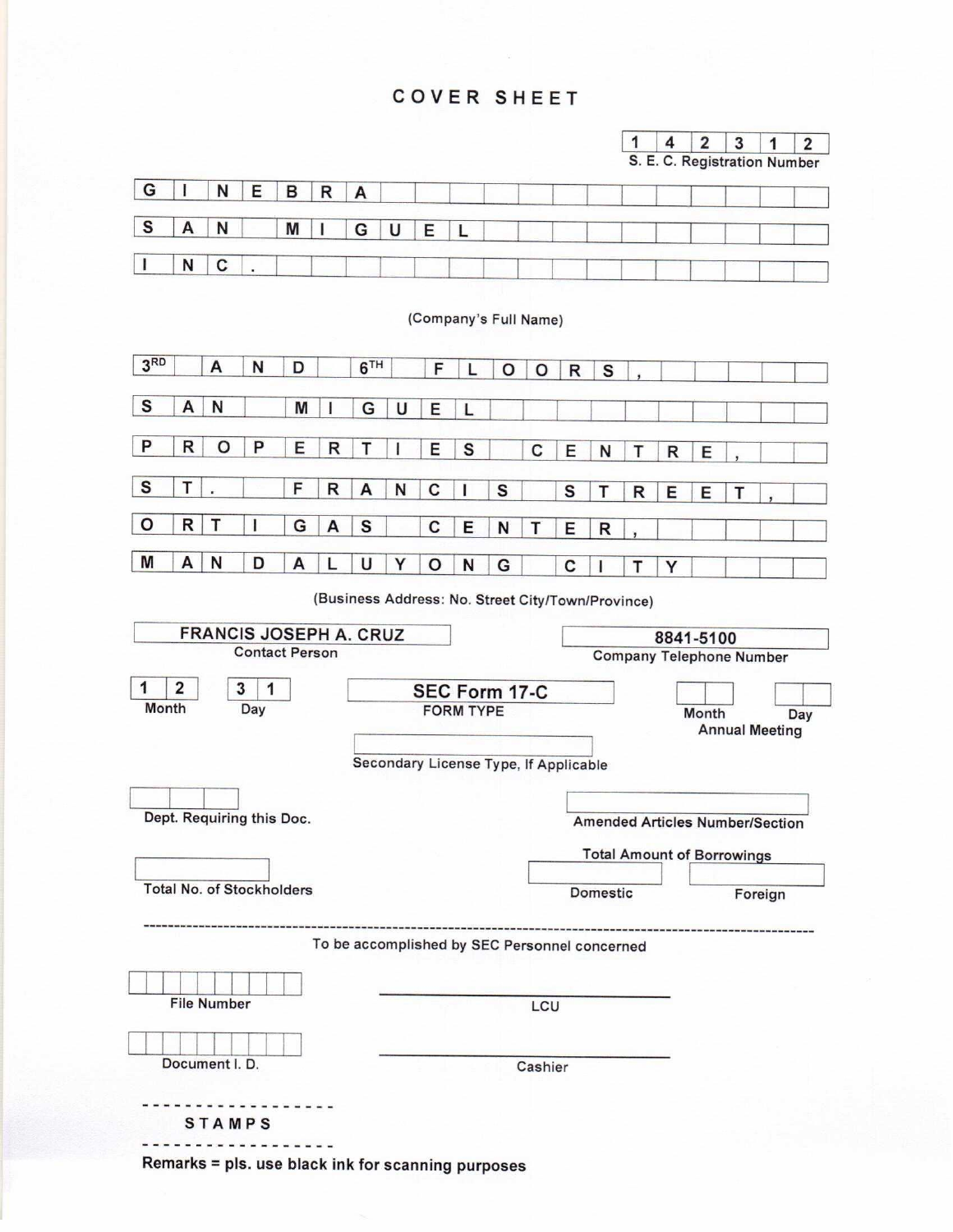#### **SECURITIES AND EXCHANGE COMMISSION**

#### **SEC FORM 17-C**

### **CURRENT REPORT UNDER SECTION 17** OF THE SECURITIES REGULATION CODE (SRC) AND SRC RULE 17(b)(3) THEREUNDER

- $1.$ May 26, 2022 Date of Report (Date of earliest event reported)
- 2. SEC Identification No. 142312
- 3. BIR Tax Identification No. TIN 000-083-856-000
- $4.$ **GINEBRA SAN MIGUEL INC.** Exact name of registrant as specified in its charter
- 5. Philippines (Province, country or other jurisdiction of Incorporation)

6. (SEC Use Only) **Industry Classification Code** 

- 7. 3rd and 6th Floors, San Miguel Properties Centre, St. Francis Street, Ortigas Center, Mandaluyong City, Philippines (Address of principal office)
- 8.  $(+632) 8841 - 5100$ (Registrant's telephone number, including area code)
- 9.  $N/A$ (Former name or former address, if change since last report) The Registrant has not changed its address since its last report to this Honorable Commission.
- $10.$ Securities registered pursuant to Sections 8 and 12 of SRC

**Title of each Class** 

#### **Outstanding Capital Stock** as of April 30, 2022

**COMMON STOCK** 

#### 286,327,841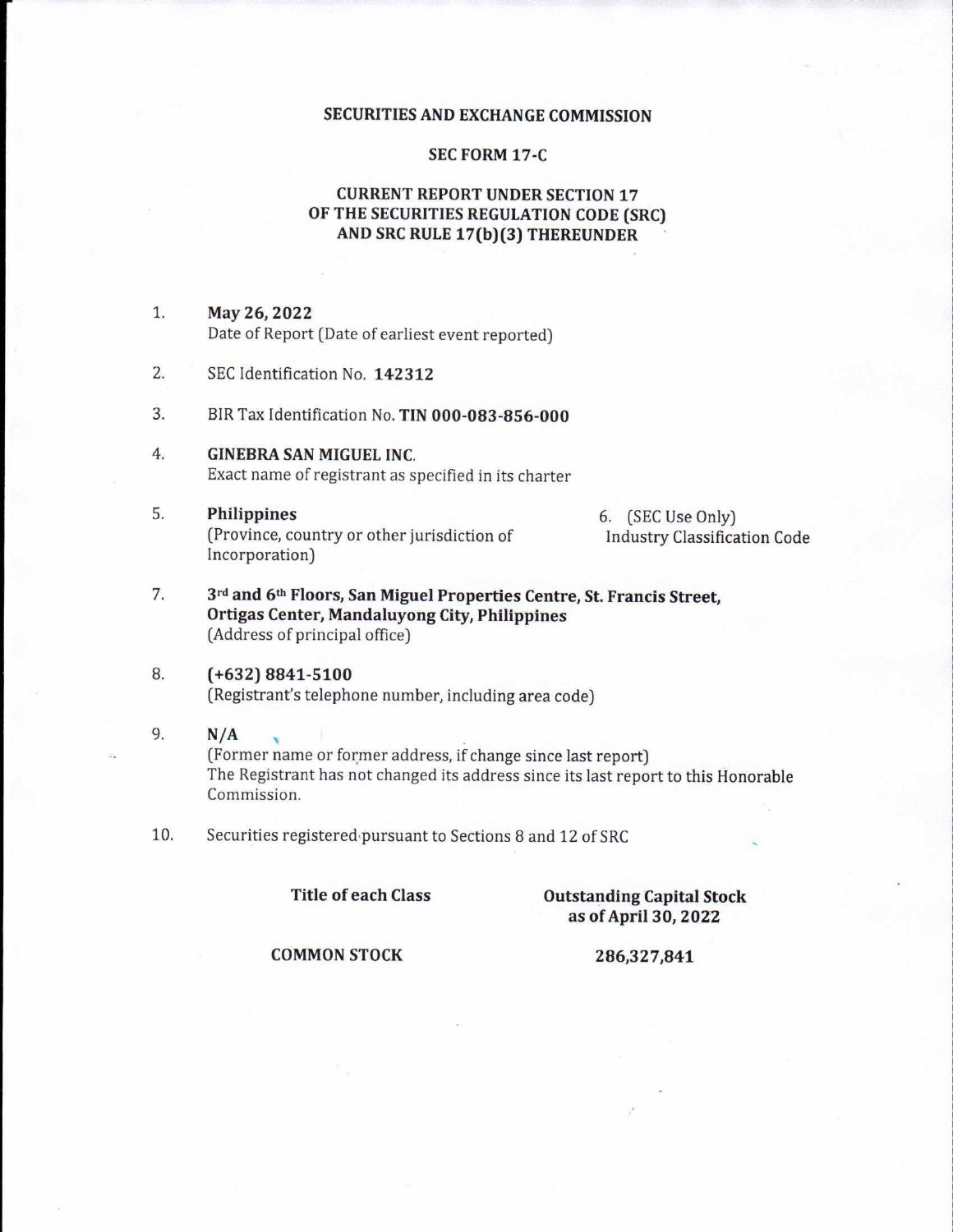Indicate the item numbers reported herein: 11.

#### Item 9. Other Events

Please see attached press release entitled "GSMI strengthens lead in hard liquor category, net income up 34% to P1.4 B in 2021".

Pursuant to the requirements of the Securities Regulation Code, the registrant duly caused this report to be signed on its behalf by the undersigned hereunto duly authorized.

## **GINEBRA SAN MIGUEL INC.**

By:

# Virgilio S. Jacinto Corporate Secretary and

Compliance Officer

May 26, 2022.